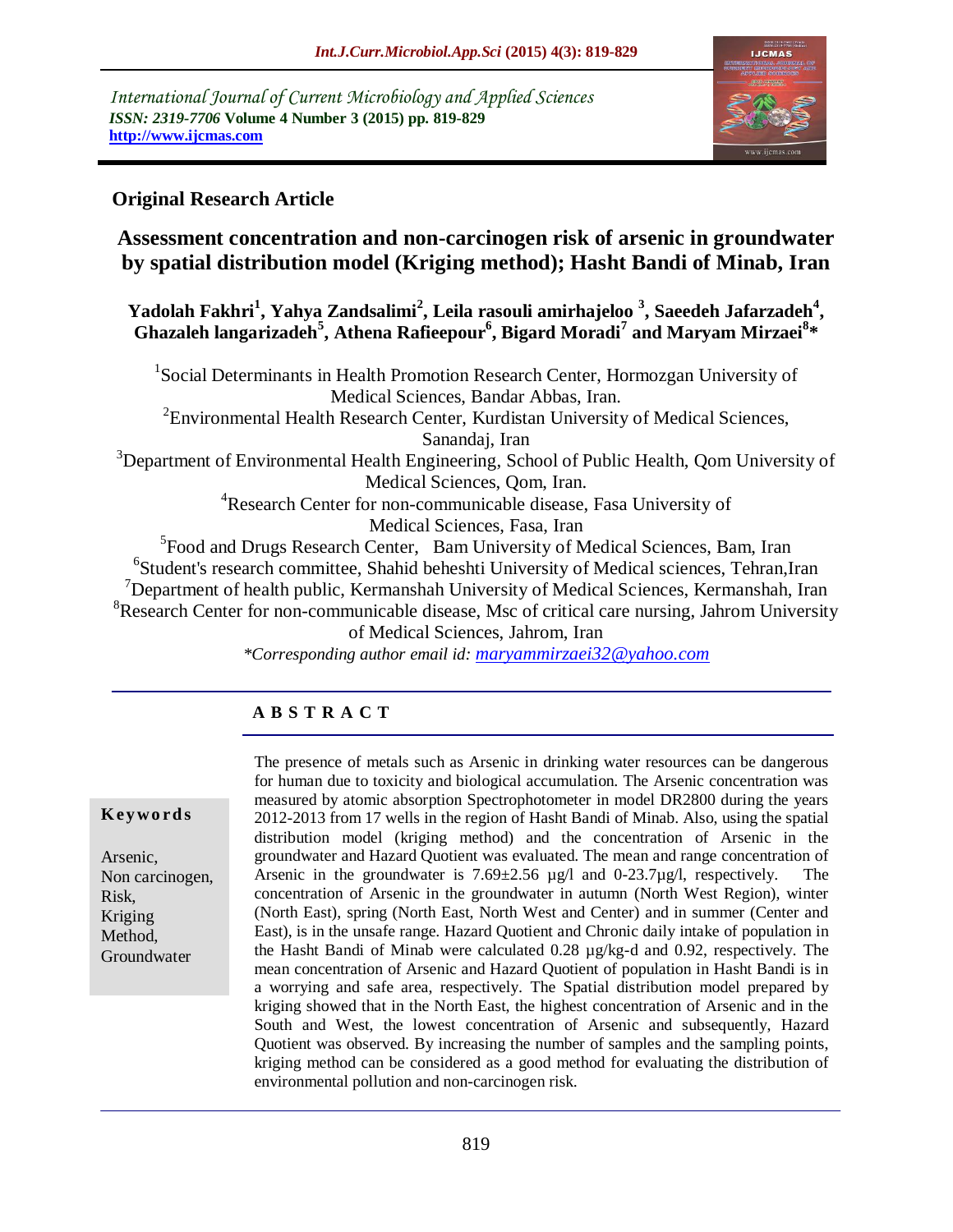### **Introduction**

More than 70 % of earth's surface is covered by water, but due to salinity, its use for many poor and developing countries is impossible. The 3% of the earth's surface has fresh water, of which only 0.6% (wells, canals, rivers and lakes) is applicable to humans and the rest cannot be currently used for human use due to being existed in poles .[1] In recent years, contamination of water supplies to heavy metal has been considered for environment researcher. The presence of heavy metals in water can be caused by natural processes (erosion) or caused by human activities (urban, industrial or agricultural waste water discharges) ,2[ ]3. Entry of heavy metals in water resources will reduce water quality for drinking or agricultural irrigation [4]. Heavy metals and metalloids have properties such as biological accumulation, toxicity and environmental sustainability [5, 6]. Some heavy metals (cadmium, chromium, manganese, lead, and nickel) and metalloids (Arsenic) in high concentrations can be hazardous to human health and other organisms.<sup>[8</sup>, 7] Epidemiological studies show that there is a significant relationship between tooth decay, heart disease, kidney disorders, neurological disorders and cancer associated with heavy metals [10,9]. Also studies have shown that  $35 \times 10^6$  kg/y Arsenic is entered into water, soil and atmosphere [11]. Despite the different ways Arsenic can enter humans body (eating, smoking) but the most important input source is the drinking of contaminated water .[12] Entry of Arsenic into body in the long term can cause cancer of the bladder, liver, kidneys and the skin lesions [15-13] One very important factor in the development of Blackfoot disease is the use of water contaminated with Arsenic ,16[ [17. According to the WHO and EPA standard, the concentration of Arsenic in drinking water has been classified into Class 1 (safe); 0-5 μg/l, Class 2 (worrying); 5-10

μg/l, Class 3 (non- safe);  $10 > μg/1$  [19, 18]. Many studies have shown that arsenic can be entered soil and water resources through chemical fertilizer  $[21, 20]$  In this study, it was attempted to evaluate concentrations of Arsenic in groundwater as well as Non carcinogenic risk population in Hasht Bandi of Minab by using the spatial distribution model (kriging method) (Figure 1).

### **Materials and Methods Study area**

Hasht Bandi area with a population of 5 thousands and area of  $20 \text{ km}^2$  is located in the north eastern city of Minab and 100 km from Bandar Abbas (Center of Hormozgan Province) and the coordinates of 27°07<sup>'</sup>19" N and  $57^{\circ}27'23''$  E (Figure 1) [22]. This region has a dry and hot climate and its population is increasing due to the growth of agricultural activity.

### **Sample collection**

In this cross-sectional descriptive study, samples were collected from 17 wells over an area of 20 km<sup>2</sup> during one year of 2012-2013. During every season of every 27 sample wells were collected. Hence During one year 1836 water samples from 17 wells were collected. After 10 minutes of water withdrawal out of the tube pump, the sample was transferred into 1.5 liter polyethylene bottle [23]. Finally, samples were transferred to the chemical laboratory of Faculty of Health at Bandar Abbas city in the temperature of 4  $\mathbb{C}$  [24].

#### **Measurement concentration of arsenic**

Water samples were filtered through Watzman 42. Then to reach PH<2, nitric acid (65 Merck) was added to preservation of heavy metals up to 28 days. Measurement concentration of Arsenic was done by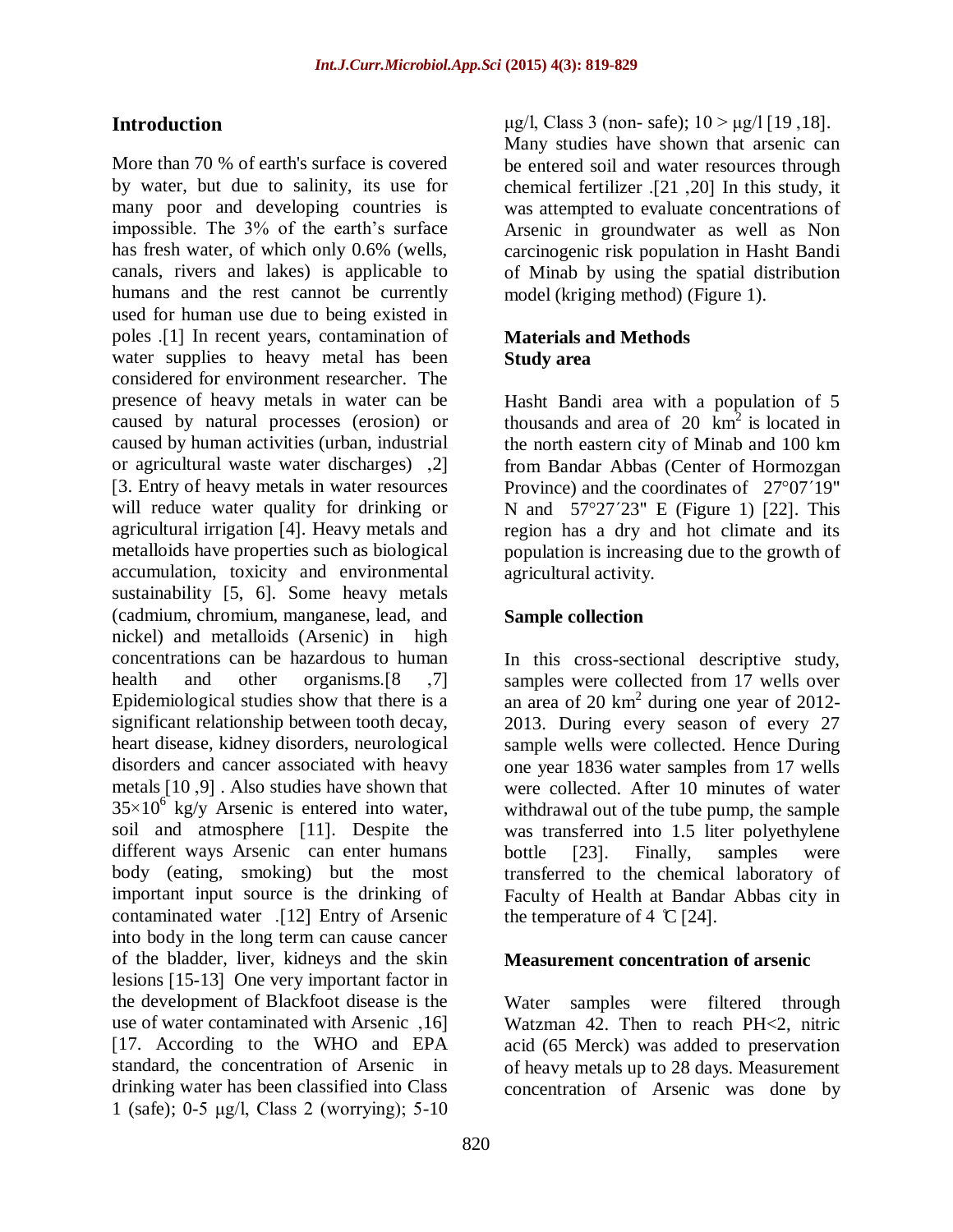atomic absorption spectrophotometry model DR2800 in Method 8013 Silver Diethyl dithiocarbamate method  $[26, 25]$ .

#### **Statistical analysis**

For analysis different concentration of arsenic between seasons and regions with each other use pair sample T test. Also, statistical analysis was conducted by SPSS16 software with 5% error as significant level.

### **Calculating chronic daily intake and Hazard Quotient**

Chronic daily intake was calculated by the equation proposed by EPA [27]:

Equation 1  $CDI = C \times DI / BW$ 

CDI; chronic daily intake (mg/kg-d), C; pollutant concentrations (concentration of Arsenic) in drinking water (mg/l), DI; daily water consumption  $(l/d)$  and BW; body weight (kg). Since there was no information on the mean water consumption and people's body weight of Hasht Bandi area, hence, according to DI and BW provided by EPA and WHO, chronic daily intake was calculated. DI for adults and BW were 2.723 l/d and 76 kg  $[29, 28]$  Carcinogenic risk of heavy metals caused by eating or drinking is calculated by Equation 2  $[30]$ .

Hazard Quotient (HQ); for Noncarcinogenic risk of Arsenic caused by drinking, it was calculated by equation 2:

Equation 2 HQ=CDI/RfD

RfD; Contaminant Reference Dose is (mg/kg-d) and RfD for Arsenic is 0.0003

mg/kg-d  $[31]$  population is placed in a safe range if Hazard Quotient <1.[32]

## **Kriging method**

Kriging method estimates the rate of regarded variable (concentrations of arsenic in groundwater) in other parts accurately through finding best line without error .[33]

Equation 3

$$
Z^*(x_p) = \sum_{i=1}^n \lambda_i Z(x_i)
$$

To find best line without error, the following two equations must be solved simultaneously:

The general equation of Kriging method is as follows:

Equation 4  
\n
$$
\sum_{i=1}^{n} \lambda_i \gamma(x_i, x_j) - \mu = (x_i, x)
$$
\n
$$
\sum_{i=1}^{n} \lambda_i = 1
$$

 $Z^*(x_p)$ , the estimated value of the variable in  $x_p$ ,  $Z(x_i)$ ; the estimated value of the variable in  $x_i$ ,  $\lambda_i$  data weights,  $\mu$  lagrange coefficient,  $\gamma(x_i, x_j)$  Variogram value according to variable size in the point  $x_i$ and the final point of  $x_j$  [34]. In this study, spatial distribution models (Kriging surface) was prepared using the software Surfer12.

#### **Results and Discussion**

Mean annual  $(M \pm SD)^1$  and concentrations range of groundwater are 7.69±2.56 µg/l and

 $\overline{a}$ 

 $1$  Mean + Standard deviation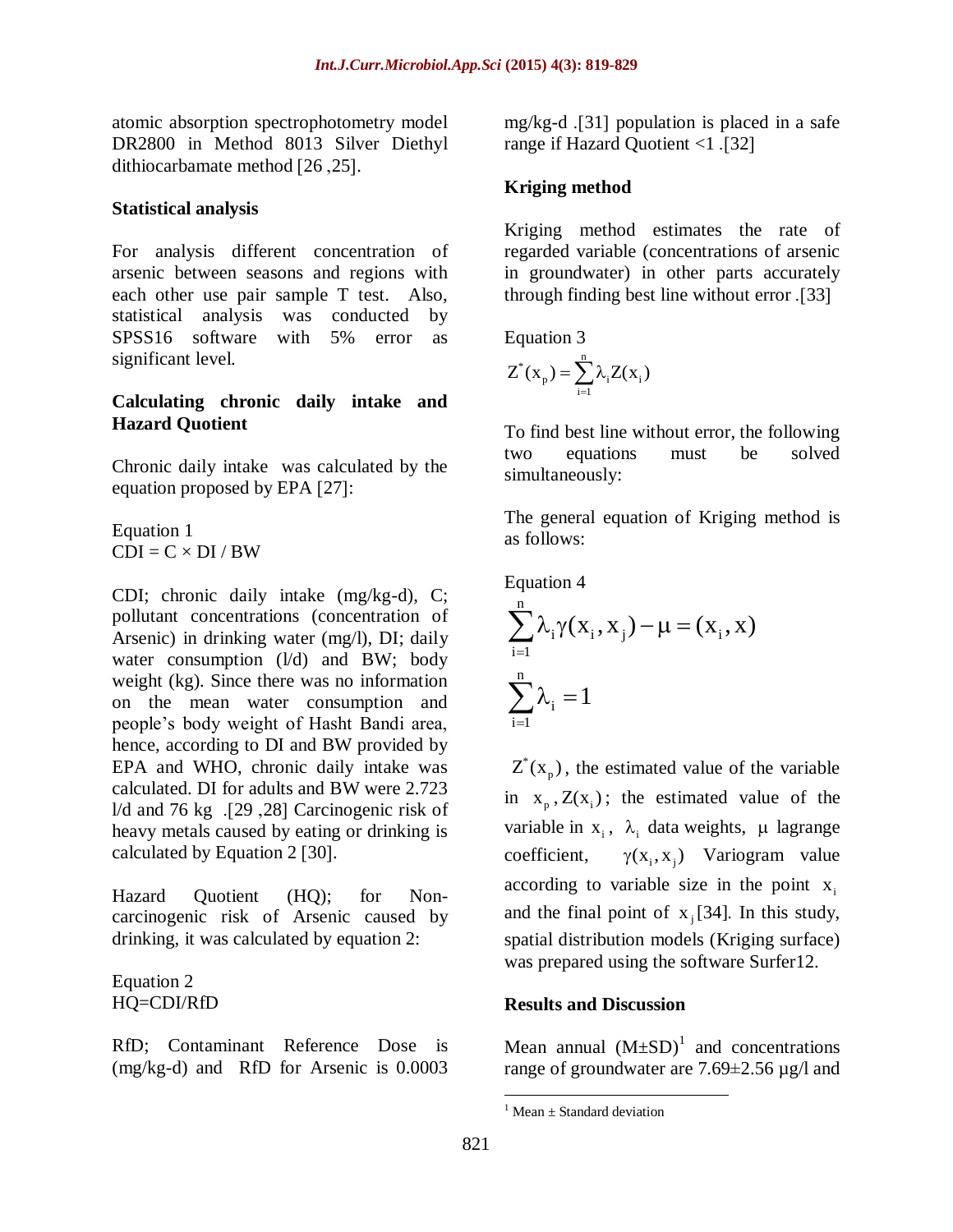0-23.7 µg/l, respectively. Annual mean concentration of Arsenic is located in class 2 (worrying class). According to the classification of Arsenic in drinking water, the mean concentration of Arsenic in autumn is  $(5.18\pm3.55 \text{ µg/l})$ , winter  $(7.87\pm5.14 \text{ µg/l})$ , spring  $(10.72\pm6.32 \text{ µg/l})$ and summer is  $(6.99\pm4.34 \text{ }\mu\text{g/l})$  are in classes 1 (secure), Class 2 (worrying), Class 3 (non-safe) and Class 2 (worrying) (Table 1). Order of seasons given the mean concentrations of arsenic is spring> winter>summer>autumn. Statistical analysis showed that there is a significant difference between the mean concentrations of arsenic in spring with other seasons (p value $<0.05$ ). Also, there is no significant difference in concentration of arsenic in winter, summer and autumn seasons (p value>0.05). Order of wells according to mean annual concentration of arsenic is W1> W6> W5> W11> W10> W13> W2> W3> W4> W14> W15> W9> W16> W8> W7> W12> W17. Annual mean concentration of arsenic in wells W8, W9, W13, W14 and W1 is in Class 3 (p value  $\langle 0.05 \rangle$ .

In contrast to our study, high concentrations of arsenic in much of the world in groundwater (10  $\mu$ g/ $\le$ ) is reported in the countries such as Bangladesh [37-35], India [38], Pakistan [39], and the United States [40]. This high concentration of arsenic in these areas could be the result of contamination of soil and water to industrial and agricultural wastewater or more of arsenic in the tissue layers of the earth and its dissolution in the water under the earth .]41[ In the study done by Amin et.al, it has been indicated that the more the distance of sampling points and the number of samples from the area, the more the prediction accuracy of surface kriging map is increased  $\lfloor 42 \rfloor$ 

Chronic daily intake and Hazard Quotient population of Hasht Bandi region is 0.28 μg/kg-d and 0.92, respectively. Mean non carcinogen risk of arsenic is less than 1. Also, the Hazard Quotient for W7, W8, W9, W12, W13, W14, W15 and W16 wells is less than 1. The highest and lowest Hazard Quotient is relates to W13 and W4, respectively (Table 3). Groundwater arsenic concentrations in autumn is located in the North West region (3.8% of total area), in winter in the North East (13.3% of total area), in the spring, North East, North West and Centre (55.6% of total area) and in summer in Central and East (12.8% of total area) in a non-safe area (Figure 2). Thus the seasons in terms of non-safe area is spring>winter>summer>autumn. Autumn and spring seasons are the lowest and highest non- safe area (p value  $< 0.05$ ). A source of water pollution with heavy metals is agricultural wastewater [43] Since the region has a temperate climate in autumn and winter, the agriculture in the region began in the fall and reaches its peak in the spring. Dissemination of agricultural waste in the winter and spring seasons is far more than the other ones. Since the region lacks any industrial center and subsequently the industrial waste, hence, this increase of arsenic concentration of groundwater, especially in winter and spring can cause further dissemination of agricultural waste in the season (Figure 2). Of course, arsenic entry from earth layers to groundwater cannot be overlooked.

According to the annual mean concentration of arsenic,  $2.55 \text{ km}^2$  of the area is in Class 3 (12.7% of total area). In general, the highest mean concentrations of arsenic is in the north-east (W16, W15, W14, W13) and the lowest one is in the south and southwest (W4, W2, W3 and W5) (Figure 3). Statistical analysis (pair sample t test) showed significant differences in the concentrations of arsenic of the two regions  $(p \text{ value} < 0.05)$ . As noted above, this difference could be due to different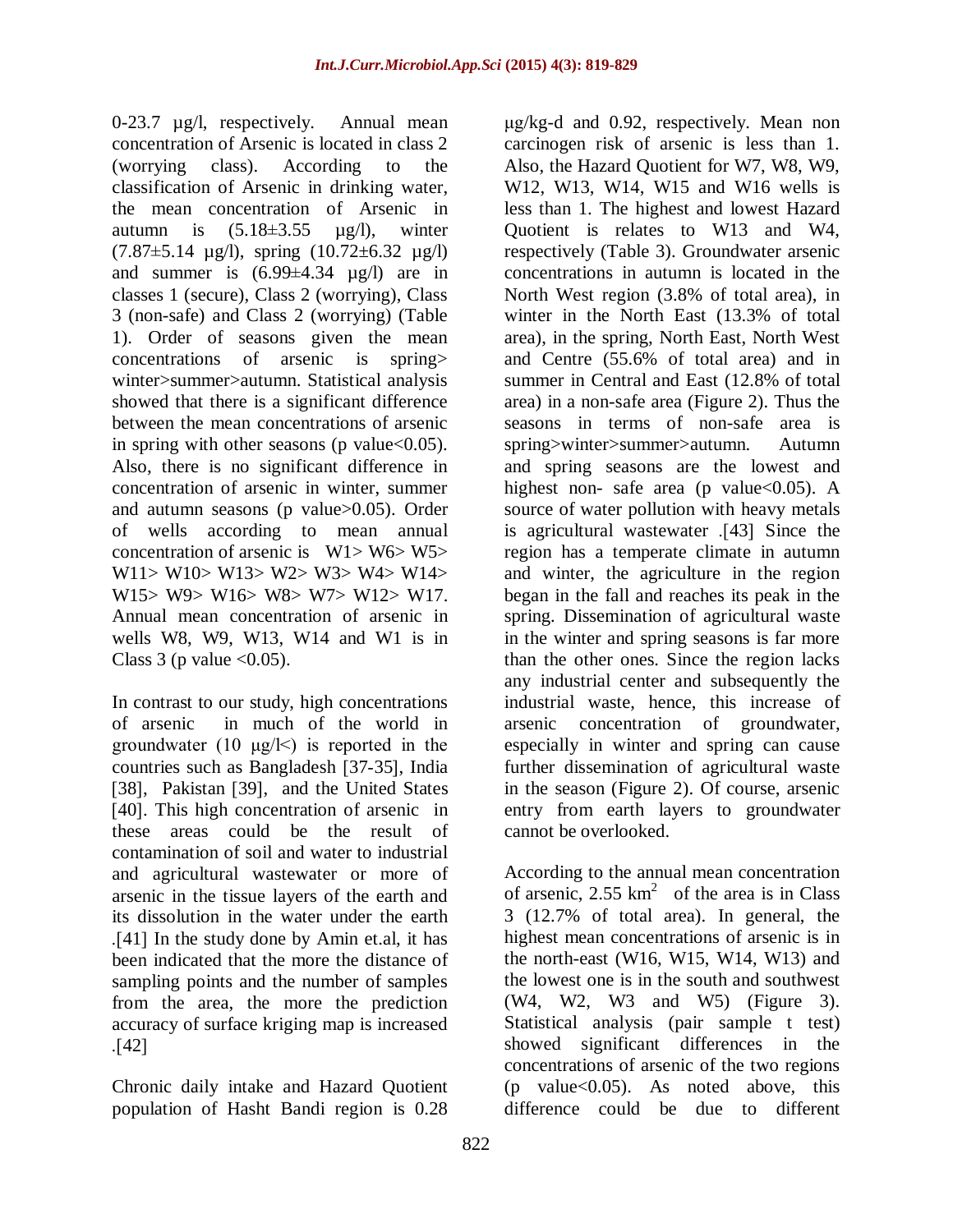dissemination of agricultural waste, soil permeability or concentration of arsenic in the ground layer or hydrologic processes  $[46-44]$ .

Given that 2.55  $km^2$  of the area has a higher concentration than the standard concentration of arsenic, but  $9.58 \text{ km}^2$  of the area (47% of total area) are located within the non-safe range (Hazard Quotient >1). The highest Hazard Quotient was seen in the North East areas and the lowest Hazard Quotient was seen in the South and South West (Figure 4).

#### **Conclusions**

The annual mean concentration of arsenic and Hazard Quotient of population Hasht Bandi are in worrying class and Safe range, respectively. But spatial distribution models prepared by the kriging method showed that 47% of the area is located in a non-safe range (Hazard Quotient>1). Also, the highest concentrations of arsenic and subsequently Hazard Quotient is in the North East and the lowest one is in the South and South West. By increasing the points and the number of sampling in kriging method, it can be a good way to monitor, assess and manage the quality of the groundwater. Using kriging method, the way of moving the various pollutants, pollution sources and extent of contamination can be identified and carefully evaluated.

|                 | Width $(X)$ | Length $(Y)$ | Autumn    | Winter | Spring | Summer | Min              | Max  | Mean <sup>2</sup> | SD <sup>3</sup> |
|-----------------|-------------|--------------|-----------|--------|--------|--------|------------------|------|-------------------|-----------------|
| W <sub>1</sub>  | 572348      | 270724       | $^{4}4.7$ | 8.9    | 9.8    | 5.25   | 2.3              | 10.9 | 7.16              | 2.56            |
| W <sub>2</sub>  | 572440      | 270730       | 0.45      | 1.85   | 1.27   | 0.9    | $\boldsymbol{0}$ | 2.1  | 1.12              | 0.59            |
| W <sub>3</sub>  | 572437      | 270623       | 0.87      | 0.98   | 1.21   | 1.25   | $\boldsymbol{0}$ | 1.4  | 1.08              | 0.18            |
| W4              | 572518      | 270811       | 0.3       | 0.8    | 1.4    | 0.75   | $\boldsymbol{0}$ | 1.46 | 0.81              | 0.45            |
| W <sub>5</sub>  | 572639      | 270742       | 3.9       | 6.9    | 7.6    | 4.9    | 1.6              | 8.4  | 5.83              | 1.72            |
| W <sub>6</sub>  | 572542      | 270842       | 4.8       | 2.9    | 8.6    | 11.5   | 2.4              | 12.7 | 6.95              | 3.85            |
| W7              | 572723      | 270839       | 9.7       | 7.9    | 12.4   | 8.7    | $\overline{0}$   | 13.2 | 9.68              | 1.96            |
| W <sub>8</sub>  | 572558      | 270918       | 9.1       | 9.8    | 11.6   | 11.9   | 2.6              | 12.6 | 10.60             | 1.36            |
| W <sub>9</sub>  | 572738      | 270917       | 5.2       | 11.3   | 13.5   | 15.8   | $\overline{0}$   | 16.9 | 11.45             | 4.55            |
| W <sub>10</sub> | 572756      | 270947       | 3.8       | 4.9    | 6.3    | 3.7    | 0.6              | 7.2  | 4.68              | 1.21            |
| W11             | 572609      | 271001       | 2.5       | 3.6    | 6.9    | 7.6    | 1.1              | 8.3  | 5.15              | 2.48            |
| W12             | 572457      | 271001       | 11.3      | 8.1    | 13.4   | 5.9    | 2.9              | 14.1 | 9.68              | 3.33            |
| W13             | 572806      | 271005       | 4.6       | 16.5   | 22.5   | 13.1   | 4.5              | 23.7 | 14.18             | 7.47            |
| W14             | 572650      | 271031       | 10.9      | 10.8   | 17.9   | 8.1    | 5.5              | 19.1 | 11.93             | 4.19            |
| W15             | 572719      | 271104       | 7.8       | 13.9   | 19.8   | 4.7    | 5.6              | 21.1 | 11.55             | 6.70            |
| W16             | 572619      | 271052       | 1.8       | 17.8   | 16.3   | 8.6    | 5.3              | 18.2 | 11.13             | 7.41            |
| W17             | 572623      | 271133       | 6.4       | 6.9    | 11.7   | 6.1    | $\boldsymbol{0}$ | 12.4 | 7.78              | 2.64            |
| Mean            |             |              | 5.18      | 7.87   | 10.72  | 6.99   |                  |      | 7.69              |                 |

|  |  | <b>Table.1</b> The mean, range and standard deviation of 17 wells in Hasht Bandi region of Minab |  |  |  |
|--|--|--------------------------------------------------------------------------------------------------|--|--|--|
|  |  | $(\mu g/l)$                                                                                      |  |  |  |

 $\overline{a}$ <sup>2</sup> Mean of 108 samples

<sup>3</sup> Standard deviation

<sup>4</sup> Mean of 27 samples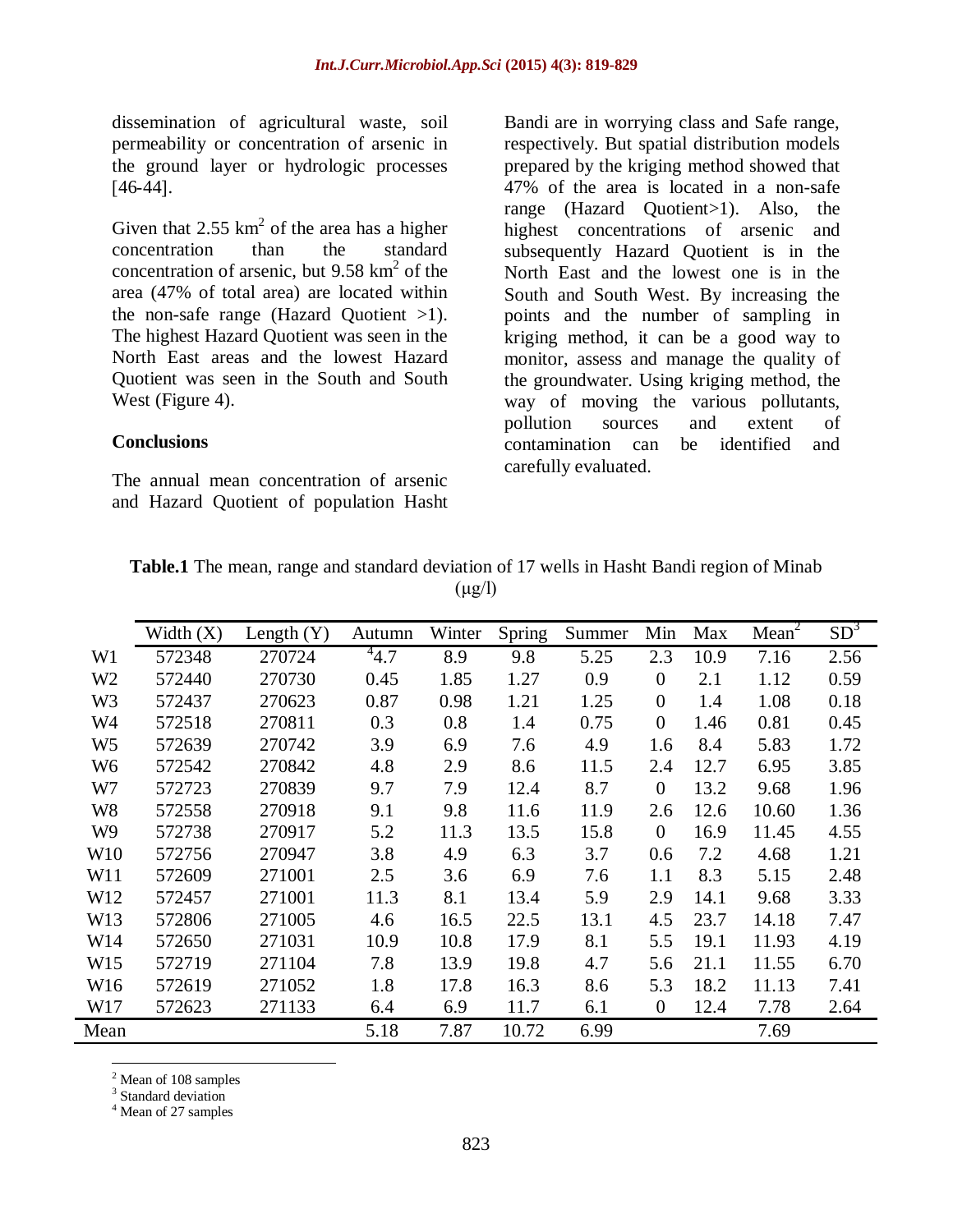#### *Int.J.Curr.Microbiol.App.Sci* **(2015) 4(3): 819-829**

|                 | Mean        | CDI            | HQ   |
|-----------------|-------------|----------------|------|
|                 | $(\mu g/l)$ | $(\mu g/kg-d)$ |      |
|                 |             |                |      |
| W1              | 7.16        | 0.26           | 0.85 |
| W <sub>2</sub>  | 1.12        | 0.04           | 0.13 |
| W <sub>3</sub>  | 1.08        | 0.04           | 0.13 |
| W4              | 0.81        | 0.03           | 0.1  |
| W <sub>5</sub>  | 5.83        | 0.21           | 0.71 |
| W <sub>6</sub>  | 6.95        | 0.25           | 0.83 |
| W7              | 9.68        | 0.35           | 1.16 |
| W8              | 10.60       | 0.38           | 1.27 |
| W9              | 11.45       | 0.41           | 1.37 |
| W10             | 4.68        | 0.17           | 0.56 |
| W11             | 5.15        | 0.19           | 0.62 |
| W <sub>12</sub> | 9.68        | 0.35           | 1.16 |
| W <sub>13</sub> | 14.18       | 0.51           | 1.69 |
| W <sub>14</sub> | 11.93       | 0.43           | 1.42 |
| W <sub>15</sub> | 11.55       | 0.41           | 1.38 |
| W <sub>16</sub> | 11.13       | 0.4            | 1.33 |
| W17             | 7.78        | 0.29           | 0.93 |
| Mean            | 7.69        | 0.28           | 0.92 |

| <b>Table.3</b> The Chronic daily intake and Hazard Quotient population of Hasht |  |
|---------------------------------------------------------------------------------|--|
| Bandi region of Minab in 17 wells                                               |  |

**Figure.1** Hasht Bandi region in the northeastern city of Minab pre-province, Iran

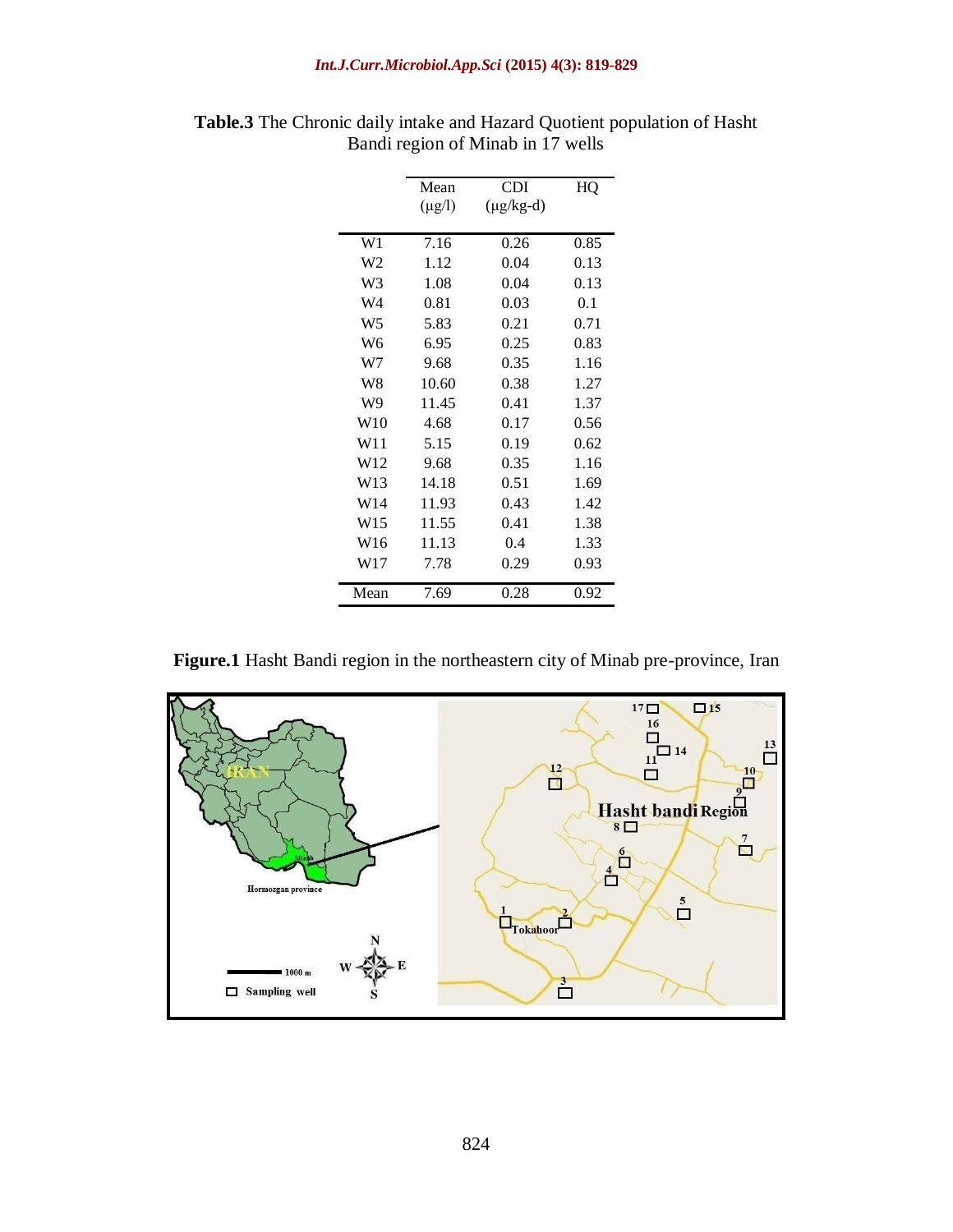



**Figure.3** The Spatial distribution model the mean concentration of arsenic in groundwater of Hasht Bandi of Minab

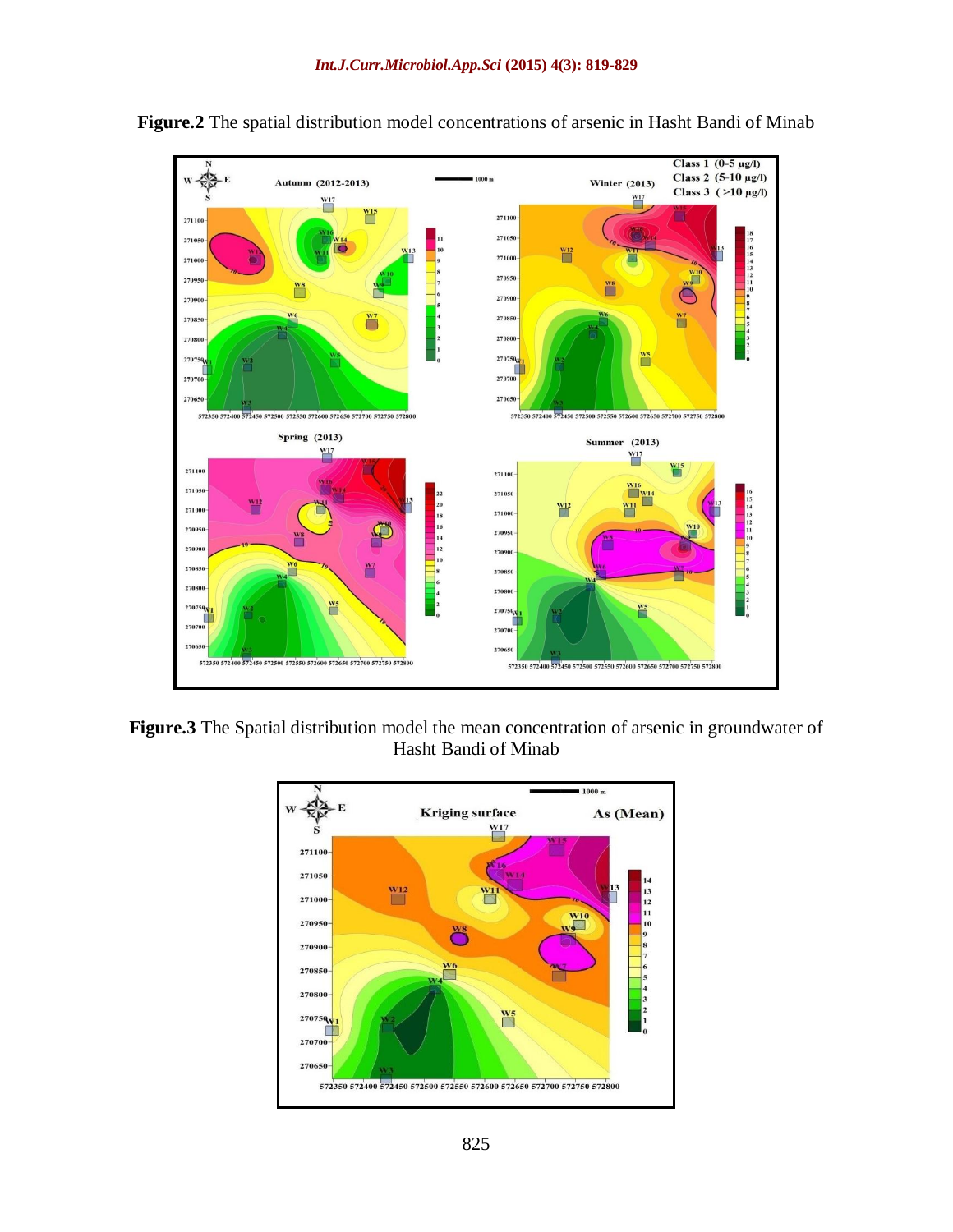

**Figure.4** The Spatial distribution model for Hazard Quotient of arsenic in Hasht Bandi of Minab

### **Acknowledgment**

The authors of this study warmly appreciate Chemistry Laboratory Experts, Faculty of Health and Medical Sciences, University of Hormozgan, who were the financer of this study.

#### **References**

- 1. Mebrahtu, G. and S. Zerabruk, Concentration and Health Implication of Heavy Metals in Drinking Water from Urban Areas of Tigray Region, Northern Ethiopia. Momona Ethiopian Journal of Science, 2011. 3(1): p. 105- 121.
- 2. Demirak, A., et al., Heavy metals in water, sediment and tissues of< i> Leuciscus cephalus  $\langle i \rangle$  from a stream in southwestern Turkey. Chemosphere, 2006. 63(9): p. 1451-1458.
- 3. Muhammad, S., M. Tahir Shah, and S. Khan, Arsenic health risk assessment in drinking water and source apportionment using multivariate

statistical techniques in Kohistan region, northern Pakistan. Food and Chemical Toxicology, 2010. 48(10): p. 2855-2864.

- 4. Krishna, A.K., M. Satyanarayanan, and P.K. Govil, Assessment of heavy metal pollution in water using multivariate statistical techniques in an industrial area: a case study from Patancheru, Medak District, Andhra Pradesh, India. Journal of hazardous materials, 2009. 167(1): p. 366-373.
- 5. Norwood, W., U. Borgmann, and D. Dixon, Chronic toxicity of arsenic, cobalt, chromium and manganese to Hyalella azteca in relation to exposure and bioaccumulation. Environmental Pollution, 2007. 147(1): p. 262-272.
- 6. Pekey, H., D. Karakaş, and M. Bakoglu, Source apportionment of trace metals in surface waters of a polluted stream using multivariate statistical analyses. Marine Pollution Bulletin, 2004. 49(9): p. 809-818.
- 7. Ouyang, Y., et al., Characterization and spatial distribution of heavy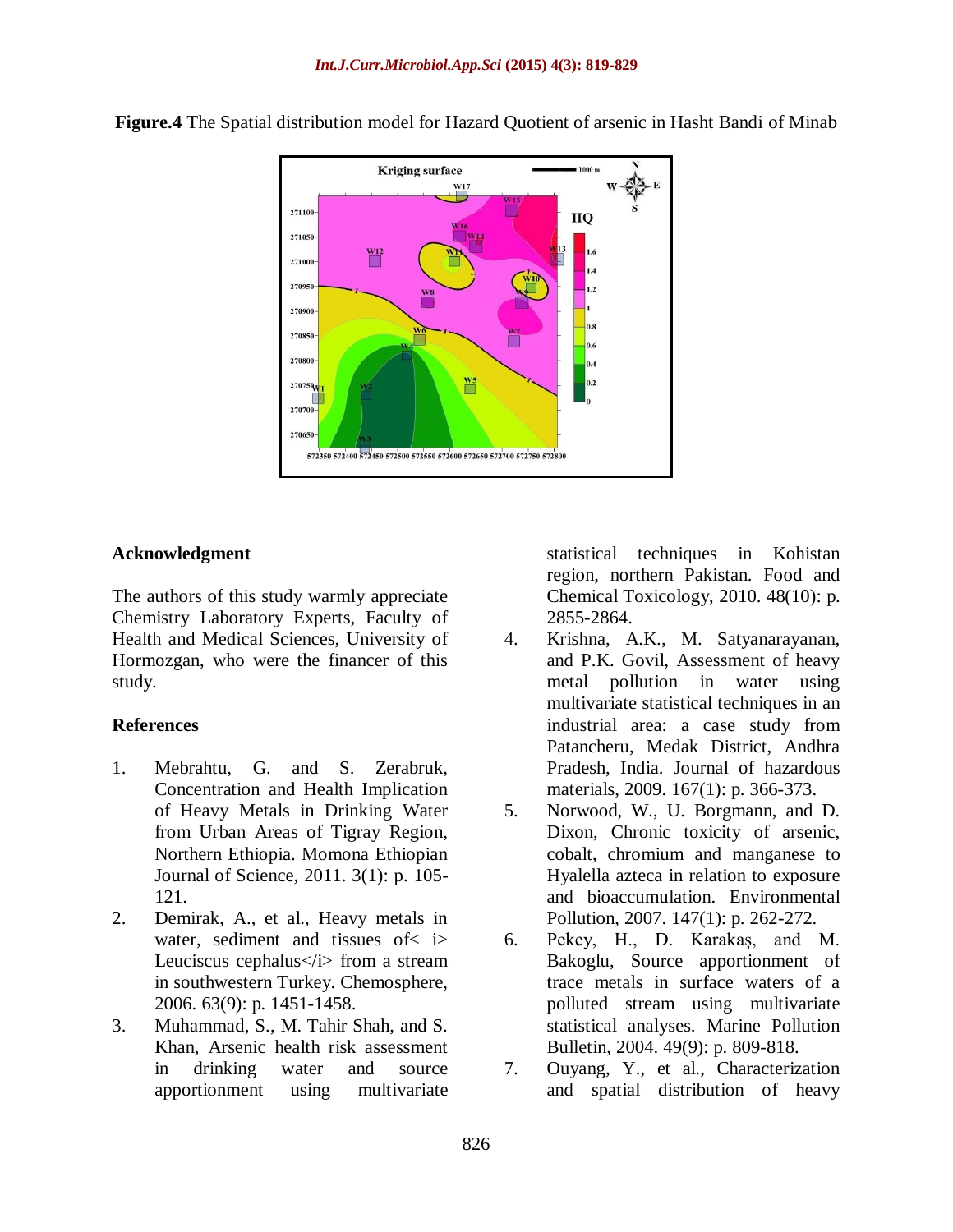metals in sediment from Cedar and Ortega rivers subbasin. Journal of Contaminant Hydrology, 2002. 54(1): p. 19-35.

- 8. Alkorta, I., et al., Recent findings on the phytoremediation of soils contaminated with environmentally toxic heavy metals and metalloids such as zinc, cadmium, lead, and arsenic. Reviews in Environmental Science and Biotechnology, 2004. 3(1): p. 71-90.
- 9. Soupioni, M., B. Symeopoulos, and H. Papaefthymiou, Determination of trace elements in bottled water in Greece by instrumental and radiochemical neutron activation analyses. Journal of radioanalytical and nuclear chemistry, 2006. 268(3): p. 441-444.
- 10. Babaji, I., N. Shashikiran, and S. Reddy, Comparative evaluation of trace elements and residual bacterial content of different brands of bottled waters. Indian SOC, 2004. 22(4): p. 201-204.
- 11. Nriagu, J.O. and J.M. Pacyna, Quantitative assessment of worldwide contamination of air, water and soils by trace metals. nature, 1988. 333(6169): p. 134-139.
- 12. Arsenic, W., Environmental Health Criteria 18. Geneva: World Health Organization, 1981.
- 13. LYON, F., IARC monographs on the evaluation of carcinogenic risks to humans. 1982.
- 14. Steinmaus, C., et al., Case-control study of bladder cancer and drinking water arsenic in the western United States. American Journal of Epidemiology, 2003. 158(12): p. 1193- 1201.
- 15. WHO, Guidelines for drinking-water quality: First addendum to volume 1, Recommendations. 2006, World Health Organization.
- 16. Shekoohiyan, S., et al., Determination of lead, cadmium and arsenic in infusion tea cultivated in north of Iran. Iranian journal of environmental health science & engineering, 2012. 9(1): p. 1-6.
- 17. Chen, H.-W., Gallium, indium, and arsenic pollution of groundwater from a semiconductor manufacturing area of Taiwan. Bulletin of environmental contamination and toxicology, 2006. 77(2): p. 289-296.
- 18. Organization, W.H., Guidelines for drinking-water quality: recommendations. Vol. 1. 2004: World Health Organization.
- 19. Environmental Protection Agency, U.S., Basic Information about Arsenic in Drinking Water. January 22, 2001.
- 20. Campos, V., Arsenic in groundwater affected by phosphate fertilizers at Sao Paulo, Brazil. Environmental Geology, 2002. 42(1): p. 83-87.
- 21. Kilgour, D.W., et al., Potential negative consequences of adding phosphorus-based fertilizers to immobilize lead in soil. Journal of environmental quality, 2008. 37(5): p. 1733-1740.
- 22. Darvishsefat, A.A. and M. Tajvidi, Atlas of protected areas of Iran. 2006: Ravi.
- 23. Lee, J.-J., et al., Evaluation of potential health risk of arsenic-affected groundwater using indicator kriging and dose response model. Science of the Total Environment, 2007. 384(1): p. 151-162.
- 24. Federation, W.E. and A.P.H. Association, Standard methods for the examination of water and wastewater. American Public Health Association (APHA): Washington, DC, USA, 2005.
- 25. Muhammad, S., M.T. Shah, and S. Khan, Health risk assessment of heavy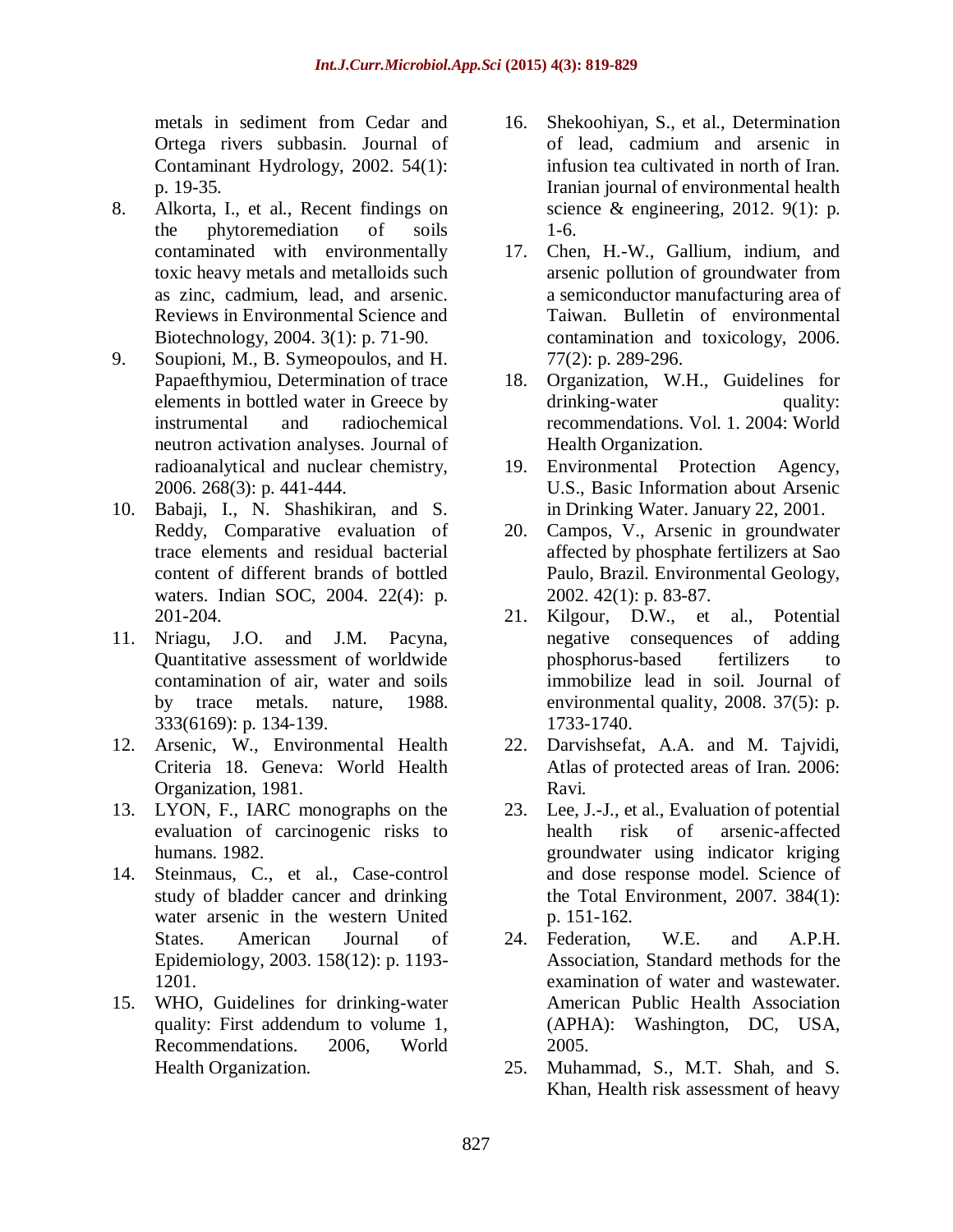metals and their source apportionment in drinking water of Kohistan region, northern Pakistan. Microchemical Journal, 2011. 98(2): p. 334-343.

- 26. Hach, D., 2800 Spectrophotometer: Procedures Manual. Hach Company, Germany, 2007.
- 27. Kavcar, P., A. Sofuoglu, and S.C. Sofuoglu, A health risk assessment for exposure to trace metals via drinking water ingestion pathway. International Journal of Hygiene and Environmental Health, 2009. 212(2): p. 216-227.
- 28. Agency, E.P., stimated Per Capita Water Ingestion and Body Weight in the United States–An Update. October, 2004. p. 40-45.
- 29. Chen, L.G., G.J. Chen, and H.L. Feng, Water source quality safety evaluation based on health risk assessment. . Journal of Hydraulic Engineering, 2008. 39: p. 235–239.
- 30. Patrick, D.R., Risk assessment and risk management. Toxic Air Pollution Handbook, 1994: p. 341-59.
- 31. Wang, Z., et al., Potential health risk of arsenic and cadmium in groundwater near Xiangjiang River, China: a case study for risk assessment and management of toxic substances. Environmental monitoring and assessment, 2011. 175(1-4): p. 167- 173.
- 32. Hashmi, M.Z., et al., Risk Assessment of Heavy Metals Pollution in Agricultural Soils of Siling Reservoir Watershed in Zhejiang Province, China. BioMed research international, 2013. 2013.
- 33. Hooshmand, A., et al., Application of kriging and cokriging in spatial estimation of groundwater quality parameters. African Journal of Agricultural Research, 2011. 6(14): p. 3402-3408.
- 34. Goovaerts, P., Geostatistics for natural resources evaluation, 1997. Oxford University Press, New York.
- 35. Zahid, A., et al., Groundwater chemistry and occurrence of arsenic in the Meghna floodplain aquifer, southeastern Bangladesh. Environmental geology, 2008. 54(6): p. 1247-1260.
- 36. Chakraborti, D., et al., Status of groundwater arsenic contamination in Bangladesh: a 14-year study report. water research, 2010. 44(19): p. 5789- 5802.
- 37. Reza, A., et al., Arsenic enrichment and mobilization in the Holocene alluvial aquifers of the Chapai-Nawabganj district, Bangladesh: a geochemical and statistical study. Applied Geochemistry, 2010. 25(8): p. 1280-1289.
- 38. Kar, S., et al., Arsenic-enriched aquifers: Occurrences and mobilization of arsenic in groundwater of Ganges Delta Plain, Barasat, West Bengal, India. Applied Geochemistry, 2010. 25(12): p. 1805-1814.
- 39. Farooqi, A., et al., Distribution of highly arsenic and fluoride contaminated groundwater from east Punjab, Pakistan, and the controlling role of anthropogenic pollutants in the natural hydrological cycle. Geochemical journal, 2007. 41(4): p. 213-234.
- 40. Moore, J.N. and W.W. Woessner, Arsenic contamination in the water supply of Milltown, Montana, in Arsenic in Ground Water. 2003, Springer. p. 329-350.
- 41. Smedley, P. and D. Kinniburgh, A review of the source, behaviour and distribution of arsenic in natural waters. Applied geochemistry, 2002. 17(5): p. 517-568.